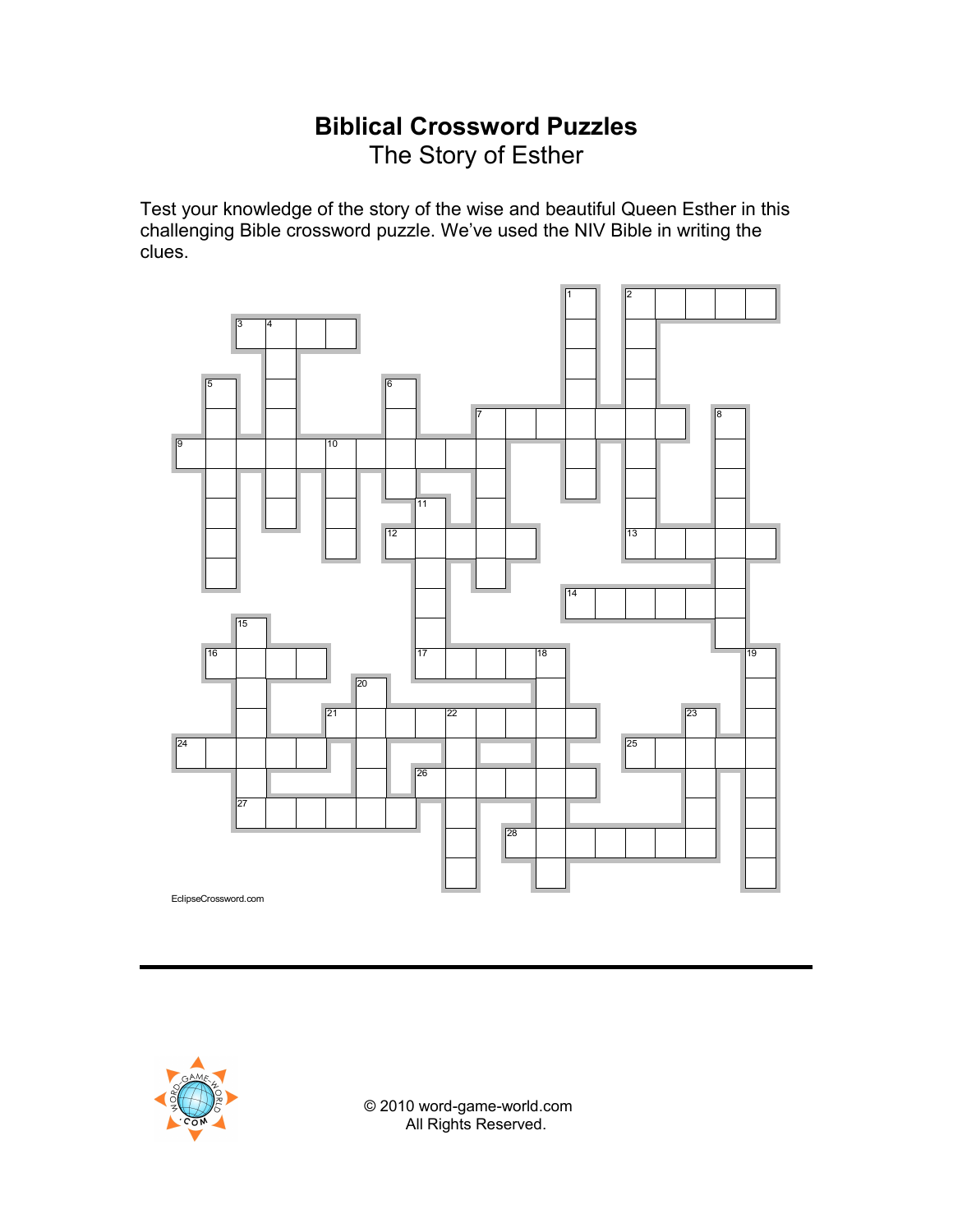## **Across**

- 2. Number of days the king's banquet lasted before his queen was deposed
- 3. The king offered this portion of his kingdom to Esther.
- 7. The king's second edict allowed the Jewish people to themselves.
- 9. Esther's cousin uncovered a plan to \_\_\_ the king.
- 12. Celebration that marks the month when Jewish sorrow was turned to joy
- 13. Pompous royal official to whom everyone was told to bow
- 14. Queen who refused to obey the King's summons
- 16. What Esther did for 3 days before approaching the king
- 17. Beautiful girls were brought into the king's
- 21. Where Esther's cousin often waited to learn about her status
- 24. What the King set upon Esther's head
- 25. Xerxes ruled from to Cush.
- 26. Esther kept her family background \_\_\_ from the king.
- 27. Type of ring used by the king to seal all orders
- 28. Event to which Esther invited the King before she presented her petition

## **Down**

- 1. One could only appear before the king if the king extended his \_
- 2. What Esther's cousin wore when he learned of the deadly edict
- 4. Name of Esther's father
- 5. The king wanted to teach all women to \_\_\_ their husbands.
- 6. Banquet beverage
- 7. A decree was written in the laws of and Media.
- 8. Tribe from which Esther's family was descended
- 10. Capital from which the King ruled on his throne
- 11. Hegai was the king's \_\_\_\_\_, placed in charge of the women.
- 15. Where two disloyal officials were hung
- 18. The cousin who had raised Esther
- 19. Esther's alternate name
- 20. A robe and \_\_\_ were to be given to the man the king chose to honor.
- 22. Number of months of beauty treatments prescribed before women were allowed to go to the king
- 23. An \_\_\_\_ was decreed to annihilate the Jewish people.